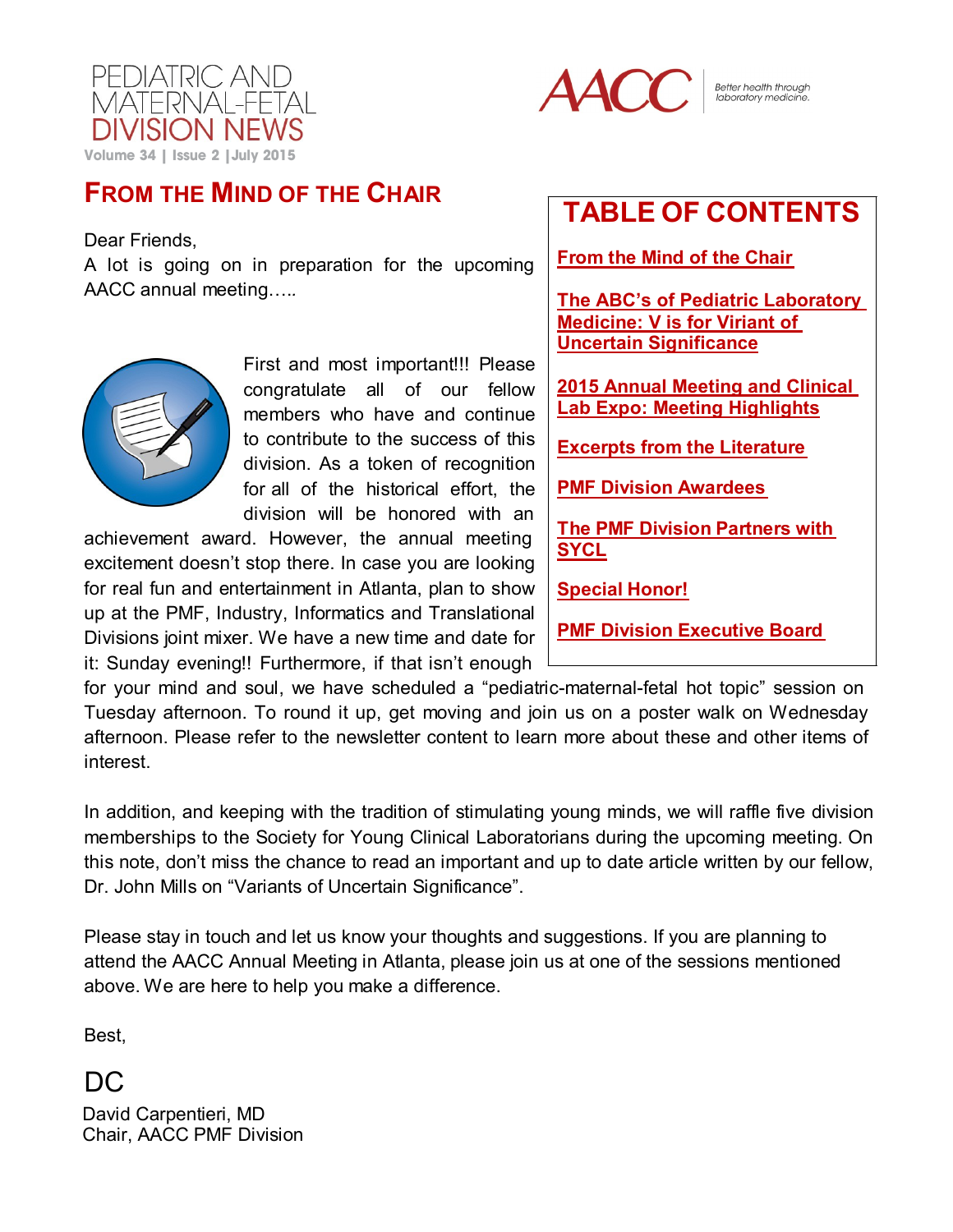<span id="page-1-0"></span>

**THE ABC'S OF PEDIATRIC LABORATORY MEDICINE:**

### **V IS FOR VARIANT OF UNCERTAIN SIGNIFICANCE**

#### **John R. Mills, PhD**

Clinical Chemistry/Clinical Molecular Genetics Fellow, Department of Laboratory Medicine and Pathology, Mayo Clinic, Rochester, MN

The use of large scale sequencing technologies continues to expand into the practice of medicine. Genetic testing has evolved from looking for a few select abnormalities to broad large scale whole exome and whole genome sequencing (WES and WGS, respectively) resulting in discovery of an increasing number of novel variants. Due to the expanding role of sequencing in clinical practice and increased complexity of analysis, the American College of Medical Genetics and Genomics (ACMG), Association for Molecular Pathology (AMP), and College of American Pathologists (CAP) have put forward efforts to standardize how findings are reported and how this information is communicated in order to properly direct follow up care appropriate for the predicted impact of the genetic information on health and quality of life. The recent ACMG standards and guidelines recommendation proposes an updated classification system for interpretation of sequence variants. [\(1\)](#page-3-0). Due to variation in the usage of terms defining mutations and polymorphisms, the ACMG has recommended these be known collectively as "variants" with the following modifiers being incorporated–

"pathogenic", "likely pathogenic", "uncertain significance", "likely benign" and "benign" to describe variants as they relate to Mendelian diseases. This new classification approach is thought to be more stringent than what most laboratories currently employ, meaning more variants are likely to be categorized as variants of "uncertain significance" (VUS). A VUS is a finding where there is not sufficient clinical or scientific support to unequivocally classify a variant as "pathogenic" or "benign". It is important to recognize that classification of a variant as having "uncertain significance" is a default category where the variant cannot be reasonably categorized as benign or pathogenic.

The ACMG has outlined a comprehensive system for categorizing variants as "benign" or "pathogenic" that utilizes population data, computational/predictive analysis, functional studies, segregation information, de novo status, allelic data and other sources of data. If a variant does not fulfill criteria as either "pathogenic" or "benign", or the evidence is conflicting, the variant defaults to a VUS. The inability to classify all variants as "benign" or "pathogenic" relates to several different gaps in our current knowledge. The identified variant may not have been encountered or reported previously. The variant could have a known pathogenic role; however it could have highly variable expressivity or incomplete penetrance in relation to the clinical presentation. There may be conflicting data in regard to the variant in relation to its segregation with the disease, or the studies may be limited or ambiguous. Potentially misleading, there may be significant publication bias; literature may be prone to overrepresentation of severe cases of disease associated with a specific variant. This could lead to inappropriate variant classification. Another problem classifying variants is that two identical variants may be interpreted and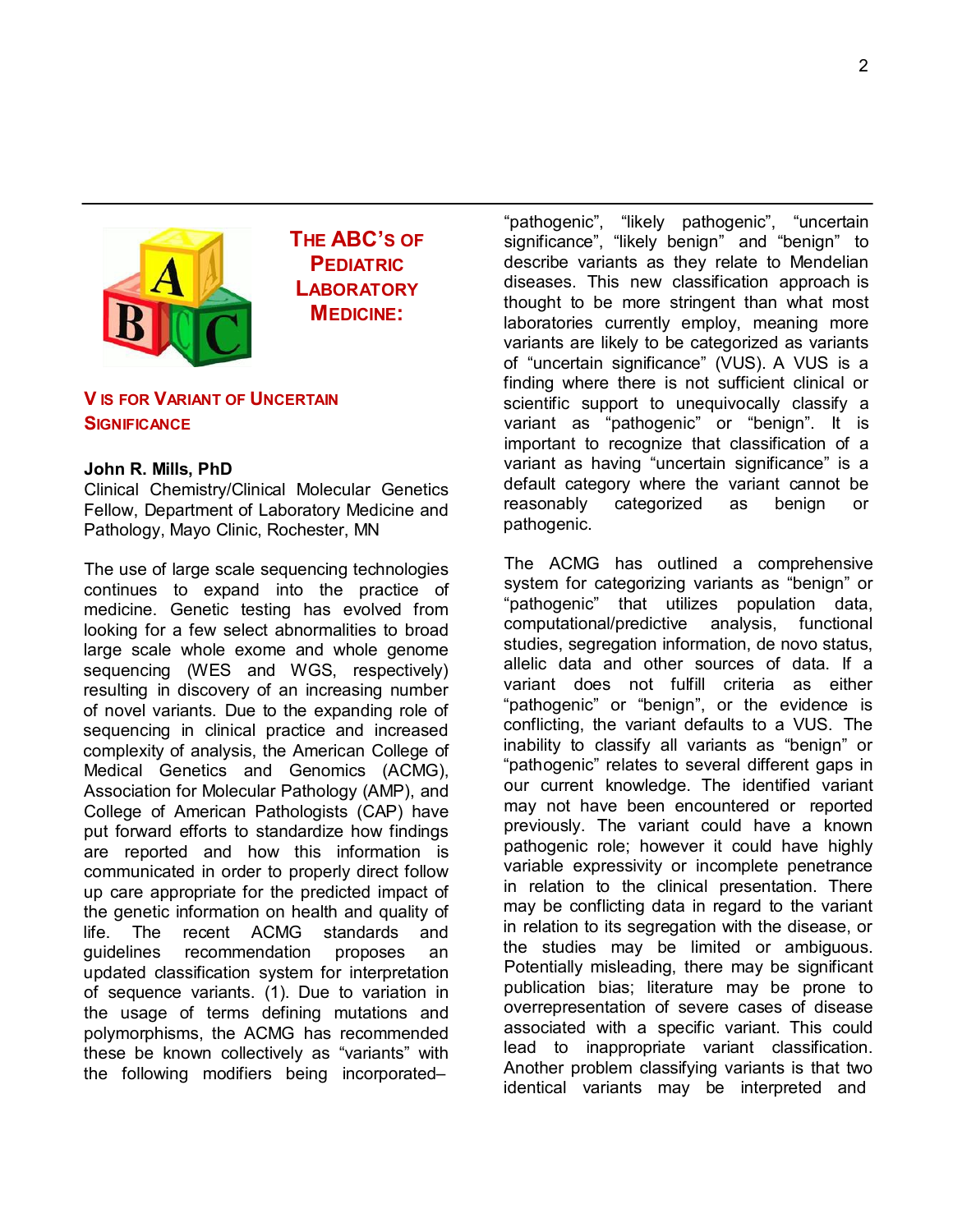reported differently across laboratories. This relates to differences in classification systems, as well as to variable access to large data sets which impact classification. This leaves the door open for the opportunity for misclassification and potential patient harm. Another major challenge interpreting a VUS is that the categorization of a variant may change over time as more definitive information becomes available. For instance, new variant frequency data from large population studies has led to the re-categorization of many VUS to "likely benign" or "benign". It is critical that the clinical laboratory have the ability to update reports and effectively communicate changes to both patients and providers as VUS are recategorized.

One solution broadly appreciated by the clinical genetics community and funding mechanisms within the NIH is the establishment a central. standardized database built around high quality data that provides consistent interpretation of variants. The NIH funded ClinGen project, which is dedicated to "building an authoritative central resource that defines the clinical relevance of genomic variants for use in precision medicine and research" has been supporting the expansion of ClinVar, an open access, archive of data documenting the relationships between genetic variations and phenotypes that provides supporting evidence [\(www.clinicalgenome.org\)](http://www.clinicalgenome.org/) (3). The benefit of procuring databases with stringent variant classification has been demonstrated by Myriad Genetics. When Myriad Genetics began offering hereditary cancer genetic testing, approximately 40% of variants were categorized as VUS. However, in recent years, as the number of well-documented variantdisease relationships have grown, the rate of variants categorized as "uncertain significance" has dropped to 2.9% for BRCA1/2 mutations and 6.6% for Lynch syndrome genes [\(4\)](#page-3-1). However, it is important to realize that this represents an exception rather than the norm, as the vast majority of variants discovered using WES/WGS are categorized as VUS.

A key issue in utilizing genetic testing in the medical management of patients relates to knowing how to effectively use the evidence generated. Categorizing a variant as "pathogenic" should coincide with sufficient evidence enabling confident use of this information in the clinical decision. The impact of improper categorization of variants as "pathogenic" can be severe as this designation often results in changes to clinical management [\(2\)](#page-3-2). Variants classified as "likely pathogenic" can be used for clinical decision making when used in the context of other clinical evidence. In contrast, a VUS should not be used in clinical decision making; rather efforts should be focused on finding stronger evidence to reclassify the VUS as either "pathogenic" or "benign". A variant which is "likely benign" can be utilized in combination with other clinical data to conclude that the variant is not disease causing. The designation of a "benign" variant is backed by strong empirical evidence such that it can be excluded as the cause of the disorder.

Confounding genetic counseling and patient management, a VUS may be identified in a gene that is unrelated to the clinical presentation or initial intent of the genetic test and thus be considered an incidental finding. Incidental findings are unintentionally discovered findings which have the potential to impact the patient. Incidental findings can be categorized as those that are "actionable", "non-actionable but clinically relevant" and those that are of "uncertain significance". An "actionable" incidental finding occurs when the findings can be addressed with therapeutic intervention or preventative medicine. A clinically relevant but non-actionable finding may include discovery of a pathogenic variant where no treatment is available or alternatively the discovery of a single autosomal recessive allele (carrier status) where carrier screening (i.e. Fragile X Syndrome) may be recommended. The incidental findings may also be a VUS making interpretation and genetic counseling especially challenging.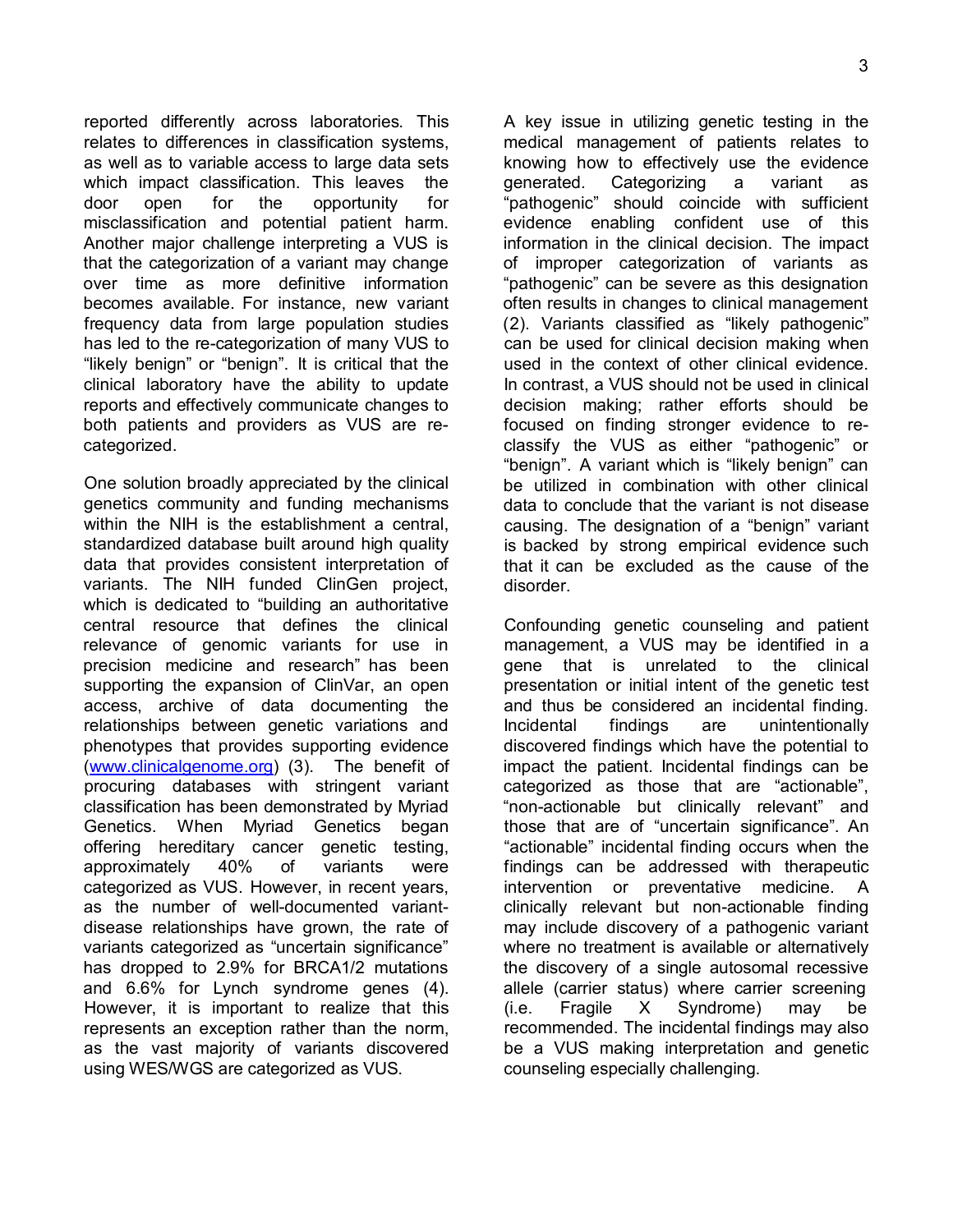The detection of variants and incidental findings in the context of prenatal screening has become more common due to the development of genetic tests which provide a more comprehensive evaluation of the fetal genome. Since 2013, chromosomal microarray analysis (CMA) has been the recommended initial genetic test following the detection of a fetal structural abnormality. CMA provides a higher resolution method to detect small deletions, duplications and copy number variations compared to its predecessor, standard karyotyping. In a multicenter clinical trial, CMA outperformed traditional karyotyping in detecting pathogenic abnormalities , in addition, detected pathogenic genetic defects in 6% of fetuses found to have a normal karyotype [\(5\)](#page-4-0). A number of studies have demonstrated that CMA will detect VUS at a higher rate of 2-3% of all pregnancies tested [\(6\)](#page-4-1). Given that WES/WGS is poised to become a mainstay, it seems probable that such testing will be available clinically for prenatal genetic testing particularly in cases with fetal structural abnormalities or in families with a history of inherited genetic conditions of unknown origin. This will expand the depth and resolution of genetic information well beyond what is currently available with CMA, karyotyping or selective sequencing of a few select genes. While one benefit of this approach will be a more comprehensive analysis of fetal health, until the concept of prenatal sequencing matures there will be a disproportionate jump in the discovery rate of VUS compared to variants categorized as "benign" or "pathogenic".

The increased detection of VUS using NGS in adult and pediatric populations poses challenges but additional difficulties arise in the case of prenatally detected VUS. While guidelines have addressed reporting variants for adults and pediatric populations, there has been less guidance for the same discoveries in the prenatal setting –an expanding area of complex testing given the emergence of nextgeneration sequencing (NGS) of cell-free fetal DNA. In pediatric or adult patients, in addition to genetic information, the phenotype is also

considered when categorizing variants. In cases of evaluating a variant discovered during fetal screening the phenotype will typically be unclear and thus in this regard classifying a variant in a fetus doesn't necessarily equate to finding the same variant in the adult or pediatric population. The presence of a variant in a fetus with a structural abnormality may lend itself to confirming pathogenicity of the variant. However, it must be considered that the finding could be coincidental and not causal. Furthermore, a variant inherited from a phenotypically normal parent does not necessarily provide strong evidence that the variant is likely to amount to a "benign" variant for fetus or child.

As the role of comprehensive, in-depth sequencing permeates through medicine, the prevalence of VUS is all but guaranteed to increase. It is important to understand the classification system used for variants and how these relate to the likelihood that detection of the variant will impact patient management. Support of projects such as ClinVar is imperative to ensure accurate, thorough and efficient classification of variants across institutions. The greatest challenge ahead for NGS will be to figure out what to do about ensuing expansion of VUS.

#### **References**

- <span id="page-3-0"></span>1. Richards S, Aziz N, Bale S, Bick D, Das S, Gastier-Foster J, et al. Standards and guidelines for the interpretation of sequence variants: A Joint Consensus Recommendation of the American College of Medical Genetics and Genomics and the Association for Molecular Pathology. Genet Med 2015;17:405-23.
- <span id="page-3-2"></span>2. Henderson LB, Applegate CD, Wohler E, Sheridan MB, Hoover-Fong J, Batista DA. The impact of chromosomal microarray on clinical management: A retrospective analysis. Genet Med 2014;16:657-64.
- <span id="page-3-1"></span>3. Rehm RL et al. ClinGen-The Clinical Genome Resource. NEJM 2015;372(23):2235-42.
- 4. Eggington JM, Roa BB, Pruss D, Bowles K, Rosenthal E, Esterling L, Wenstrup RJ. Current variant of uncertain significance rate in brca1/2 and lynch syndrome testing (mlh1, msh2, msh6, pms2, epcam). Presented American College of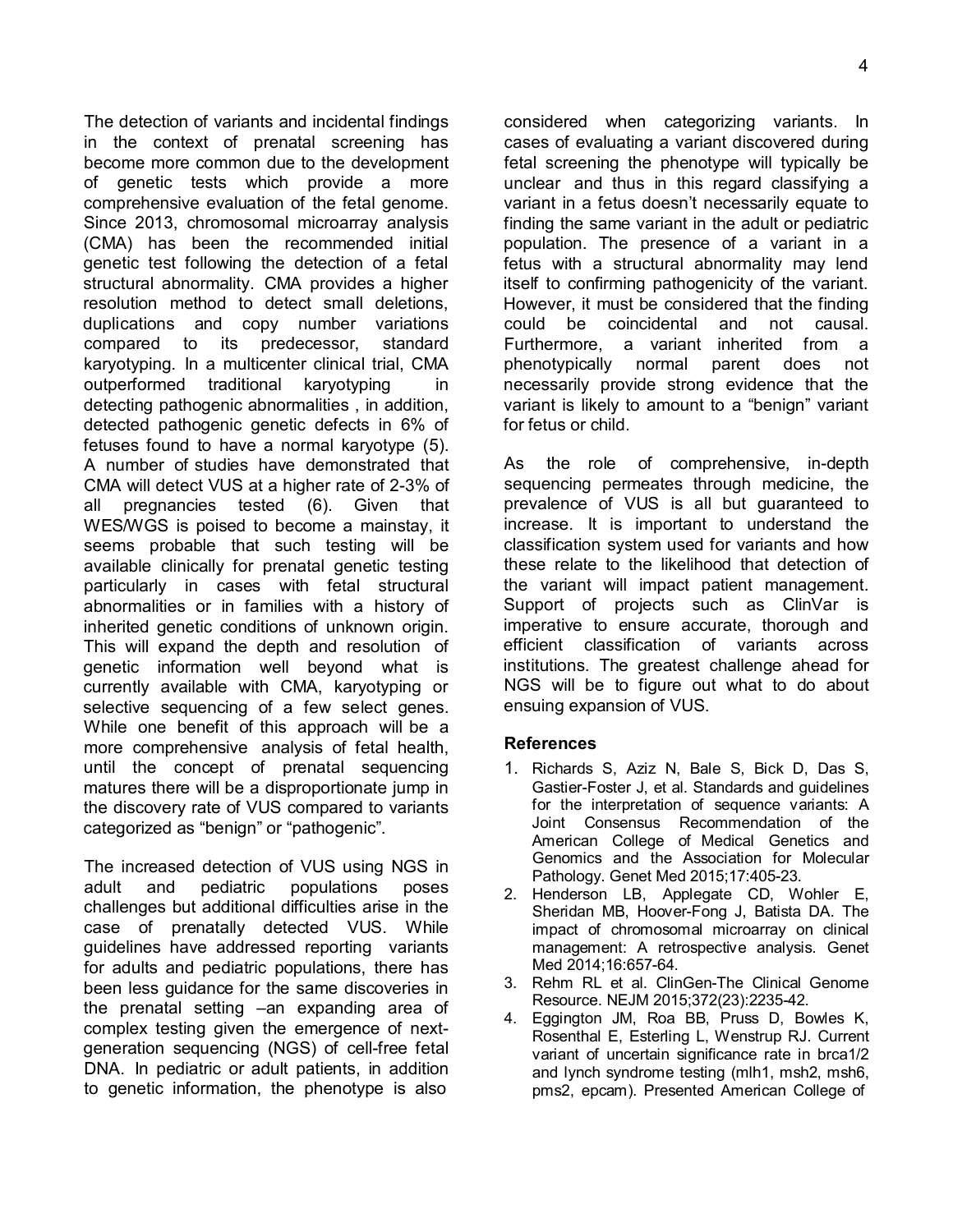Medical Genetics and Genomics Annual Meeting 2012.

- <span id="page-4-0"></span>5. Wapner RJ, Martin CL, Levy B, Ballif BC, Eng CM, Zachary JM, et al. Chromosomal microarray versus karyotyping for prenatal diagnosis. N Eng l J M ed 2012 ;367 :2175 -84.
- <span id="page-4-1"></span>6. Hillman SC, McMullan DJ, Hall G, Togneri FS, James N, Maher EJ, et al. Use of prenatal chromosomal microarray: Prospective cohort study and systematic review and meta-analysis. Ultrasound Obstet Gynecol 2013;41:610-20.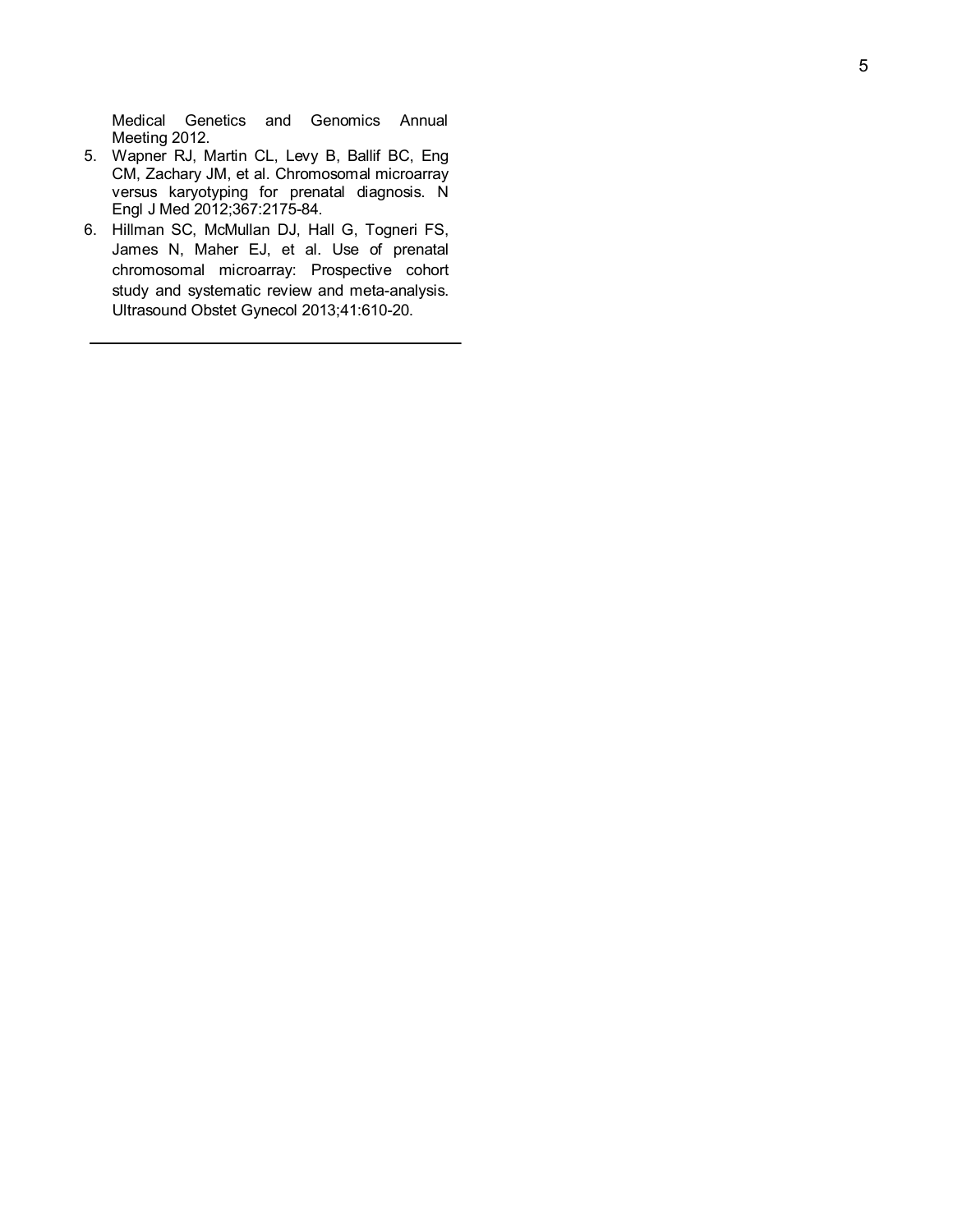

<span id="page-5-0"></span>**2015 ANNUAL MEETING AND CLINICAL LAB EXPO: MEETING HIGHLIGHTS JULY 26-30TH IN ATLANTA, GEORGIA**

**SESSIONS OF INTEREST FOR MEMBERS OF THE PEDIATRIC AND MATERNAL-FETAL DIVISION**



Ticketed sessions require additional fees.

## *Sunday, July 26th* **:**

Opening Plenary: Nucleic Acids in Plasma: A Treasure Trove for Research and Clinical Applications



Next-Generation Sequencing for Inherited Disorders

Interpretation of Toxicology Results in the Pediatric and Geriatric Populations

## *Monday, July 27th* **:**



Bone Markers Beyond Vitamin D: BAP, Osteocalcin, NTx and P1CP *(Developed in cooperation with PMF Division)*



Role of Therapeutic Drug Monitoring in Pediatric Cancer Chemotherapy

Interpreting and Establishing Reference Intervals in Neonatal and Geriatric Populations

Circulating DNA Diagnostics for Prenatal, Cancer and Autoimmune Disease Assessments

## *Tuesday, July 28th* **:**



Pediatric Toxicology: Kids are Not Little **Adults** 

## *Wednesday, July 29th* **:**



Anti-Mullerian Hormone (AMH): Ovarian Reserve and Beyond

A Revolution in Reproduction: How Emerging Technologies are Personalizing Procreation



Improving Patient Care and Managing Health Care Resources by Ensuring Proper Use of Genetic Testing: The Role of the Laboratory Genetic **Counselor** 

## *Thursday, July 29th* **:**

Recent Advances in Cervical Cancer Prevention by HPV Vaccination and Screening

Celiac Disease: Its Epidemiology, Pathogenesis and Diagnosis

## **PLEASE JOIN US!**

**Event: Pediatric and Maternal-Fetal, Clinical Translational Science, Industry and Informatics Divisions Joint Mixer**

Date: Sunday, July 26, 2015 Time: 7:30pm – 9:00pm Location: Hyatt Regency Atlanta, Embassy C/D *This event is sponsored in part by Waters.*

#### **Event: Update and Discussion on AACC's Initiatives in Children's Health**

Date: Tuesday, July 28, 2015 Time: 1:00pm – 2:30pm Location: Hyatt Regency Atlanta, Fairlie

This session will feature three separate presentations:

1) "Newborn Screening Research and Informed Consent" by Carla Cuthbert, Chief, Newborn Screening and Molecular Biology Branch (NSMBB), National Center for Environmental Health, CDC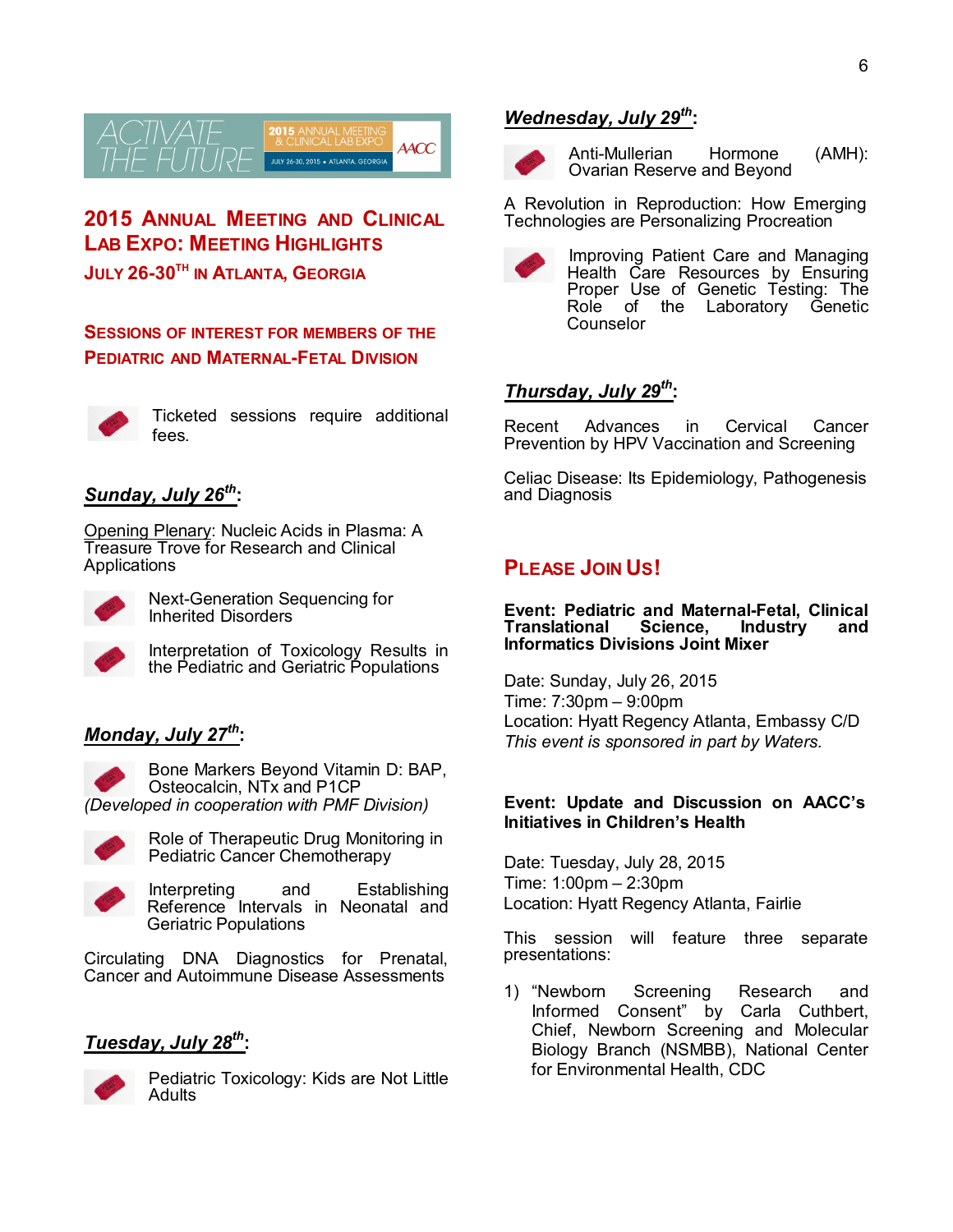- Dr Cuthbert will summarize the topic based on a recent meeting in Washington DC targeted to state newborn screening programs, legal and general counsels from State Department of Health, patient advocates, investigators in newborn screening research, patient advocates, representatives from professional organizations/societies and federal partners. The meeting (1) addressed State concerns and the anticipated implications of Section 12 of the Newborn Screening Saves Lives Act Amendment; (2) discussed issues related to broad consent for future use of residual dried blood spots and (3) identified needs to educate the public about newborn screening and their options to participate in newborn screening research.
- 2) "AACC Position Papers: Newborn Screening and Pediatric Reference Ranges" by Vince Stine, PhD, AACC Director, Government Affairs
	- Dr. Stein will give a brief overview of on-going AACC position papers related to pediatric-maternal-fetal populations and will lead a discussion on those topics.
- 3) "Glucose Measurements in Neonatal and Pediatric Intensive Care Units" by Brad S. Karon, MD, PhD, Mayo Clinic; Sharon Geaghan, MD, Stanford University; and<br>Alison Woodworth, PhD, Vanderbilt Alison Woodworth, PhD, Vanderbilt University Medical Center
	- The group will give an overview of regulatory changes, discuss best practices,and will open the floor for a discussion on current issues.

#### **Event: Pediatric and Maternal-Fetal Poster Walk**

Date: Wednesday, July 29, 2015 Time: 12:30pm – 1:30pm Location: Georgia World Congress Center

Poster walks are led by AACC Division subject matter experts and highlight posters selected by the Division for further discussion. The walks are free and limited to 20-30 participants holding a full or daily conference registration

## <span id="page-6-0"></span>**PMF Division Awardees**

Please help us congratulate the following winners of these PMF Division awards! Awards will be presented during the Pediatric and Maternal-Fetal, Clinical Translational Science, Industry and Informatics Divisions Joint Mixer on **Sunday, July 26, 2015 from 7:30pm – 9:00pm** at the Hyatt Regency Atlanta (Embassy C/D)*.*

#### **Best Abstract by a Student or Young Investigator:**

- Xiaoyi Tian, Institute of Basic Medical Sciences; Beijing, China
- Title: MELPA: A Novel Technology for High-Throughput, Multiplex Genotyping Directly from Dried Blood Spot Without DNA Extraction, With an Application in the Screening for Multiple G6PD Gene Variants at Risk for Drug-Induced Hemolysis

#### **Best Abstract:**

- Zhibin Cheng, Institute of Basic Medical Sciences; Beijing, China
- Title: CLIA-PCR: A High-Throughput PCR Technology for Molecular Screening with an Application in Malaria Surveillance for **Elimination**

#### **Outstanding Contributions to Pediatric and Maternal-Fetal Laboratory Medicine:**

• Khosrow Adeli, PhD, FCACB, DABCC, FACB, The Hospital for Sick Kids; Toronto, Canada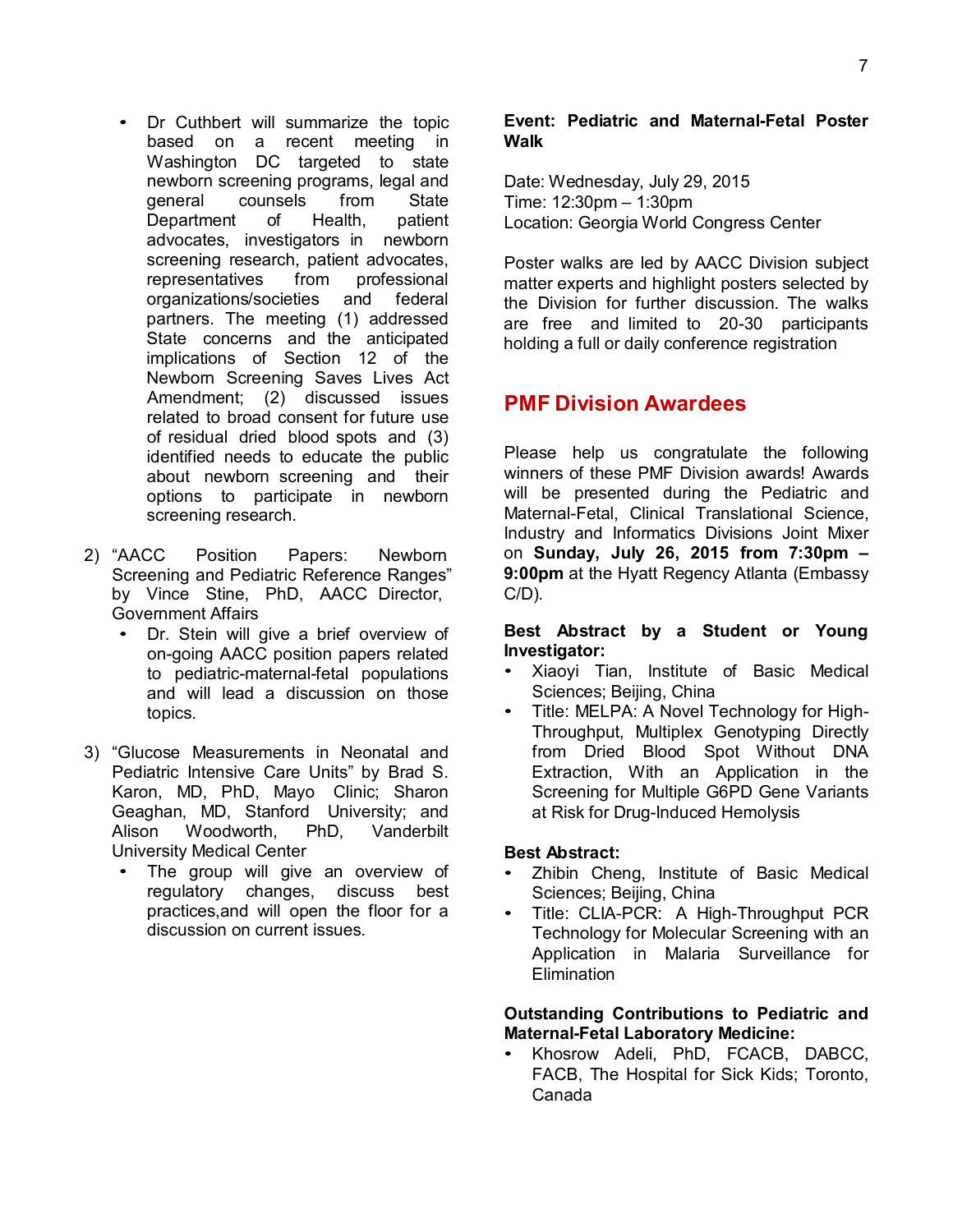## <span id="page-7-1"></span>**THE PMF DIVISION PARTNERS WITH SYCL**

The PMF Division is proud to offer five annual Division memberships to the Society for Young Clinical Chemists (SYCL) during the SYCL Mixer scheduled for **Saturday, July 25, 2015 from 5:30-7:30 PM** at the Georgia Aquarium. These donated memberships will allow young professionals an opportunity to share their goals and visions with our group and open our membership up to new members.

Divisions will be honored during the 2015 Annual Meeting at the Divisions Management Group Meeting on Sunday, July  $26<sup>th</sup>$  at 1:00pm at the Hyatt Regency in Atlanta.

*CONGRATULATIONS to all past and present Division Board members on these amazing accomplishments!*

## <span id="page-7-2"></span>**SPECIAL HONOR!**



The Pediatric and Maternal-Fetal Division is being recognized at the 2015 Annual Meeting for helping AACC advance the profession. AACC President David Koch,

PhD has recognized the Division for supporting AACC advocacy on behalf of children's health and for leadership in raising awareness of children's health issues through the following activities:

- For more than a decade, the Division has provided annual updates on the NIH National Children's Study and similar initiatives during a forum at the AACC Annual Meeting.
- The Division helped draft language for AACC's position statement, Newborn Screening and Improving Children's Health, published in July 2014.
- Division leaders Dr. Patricia Jones, Dr. Michael Bennett, and Dr. Haymond participated in AACC's first Congressional briefing held October 14, 2014. They discussed the vital role of clinical laboratory tests in the medical treatment of costly health conditions leading to reduced life expectancies if left unchecked.

<span id="page-7-0"></span>

**EXCERPTS FROM THE LITERATURE**

Articles of interest to the Division membership compiled by the Editorial Board. Please welcome our newest member of the Board, **Brenda Suh-Lailam, PhD, DABCC!**

*HDL particle number measured on the Vantera®, the first clinical NMR analyzer (VLP)*

*Steven P. Matyus, Paul J. Braun, Justyna Wolak-Dinsmore, Amy K. Saenger, Elias J. Jeyarajah, Irina Shalaurova, Suzette M. Warner, Timothy J. Fischer and Margery A. Connelly*

*Clinical Biochemistry 2015, 48: 148-155*

In this highlighted article the authors test the performance characteristics of the Vantera analyzer in measuring high density lipoprotein (HDL) particle number in clinical samples. The Vantera is the first NMR analyzer in the clinical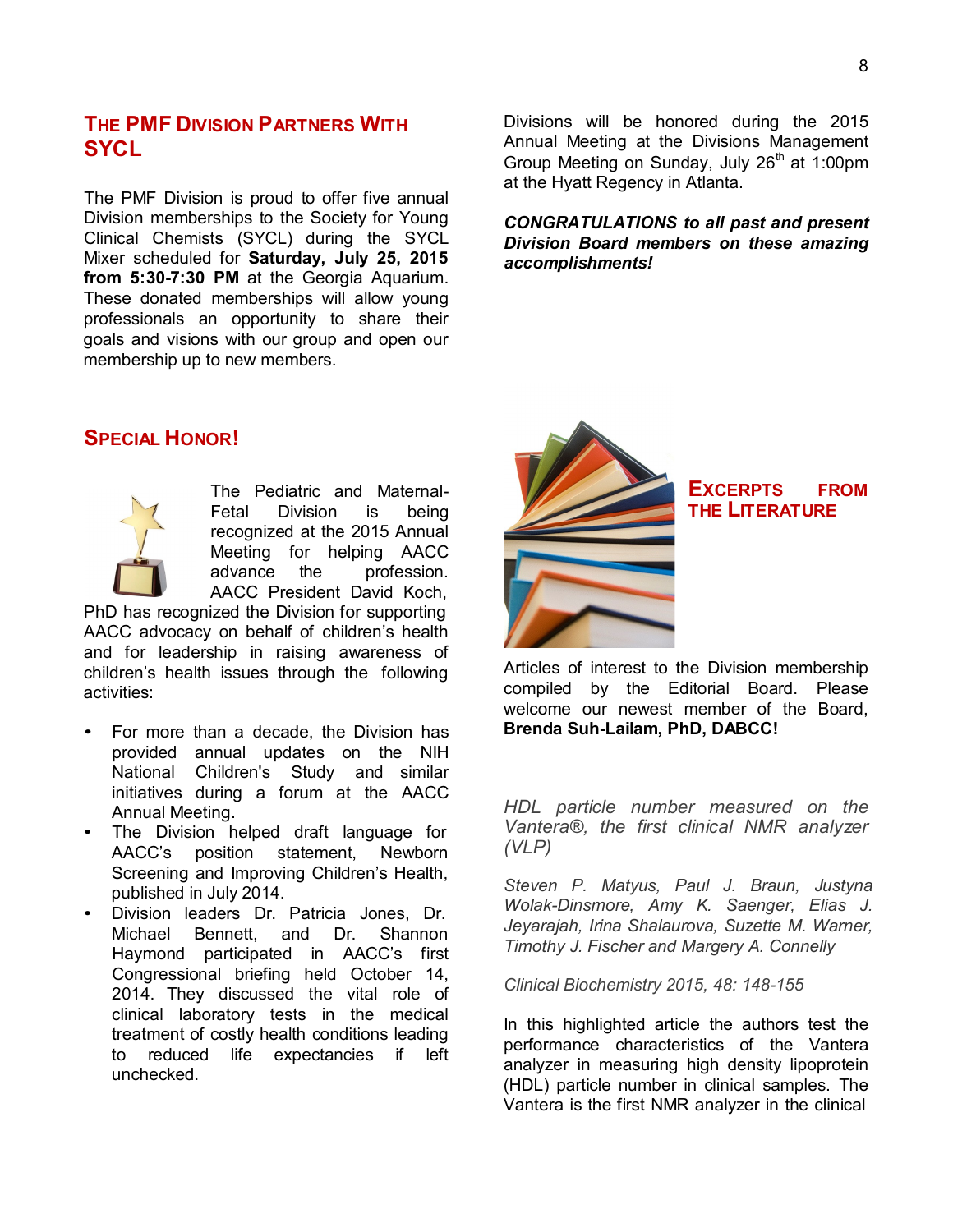setting. Low HDL cholesterol concentrations have a strong relationship with an increased risk of cardiovascular disease (CVD). Nevertheless, recent efforts to raise HDL cholesterol have not decreased CVD rates. Recent studies have suggested that HDL particle number could be a better predictor of CVD than HDL cholesterol concentrations, because it is a more accurate measure of HDL than HDL cholesterol concentrations. Nuclear Magnetic Resonance (NMR) has been used to measure HDL particle number and size. Furthermore, NMR has also been used to measure other lipoproteins including VLDL and LDL. In the present study, the clinical performance characteristics were determined to be: linearity= 10-65 µmol/L; imprecision CVs=2.0-3.9 %; interference= of 30 substances tested, 3 showed potential interference (acetylsalicylic acid, nicotinic acid and clopidrogrel hydrogen sulfate); method comparison = slope of  $1.06$ , intercept of  $-1.34$ and  $R^2$  of 0.98 when compared to the NMR Profiler. In addition, the article also included reference range, sample stability and collection tube comparison studies as well. Although this article did not focus on pediatric patients, there should be interest in applying this methodology to the pediatric setting in the near future. This could be spurred on by the recent guidelines by the National Heart Lung Blood Institute (NHLBI), which recommend screening of children for dyslipidemia. This is in conjunction with the increasing rates of obesity in the pediatric population seen in recent times. The introduction of NMR into the clinical laboratory is an exciting innovation. Could this technology bring about a revolution similar to what we are seeing with chromatography and mass spectrometry? What other applications are on the horizon for the clinical laboratory NMR?

*The Evaluation of Suspected Child Physical Abuse (BS-L)*

*Cindy W. Christian; Committee on Child Abuse and Neglect*

#### *Pediatrics 2015,May; 135(5):e1337-54*

Child physical abuse is a significant cause of pediatric morbidity and mortality with lifelong health consequences for victims and their families. Even though some studies suggest declining rates, child physical abuse is still a public health concern with survivors shown to have poor health outcomes in the long-term. A recent publication by CW Christian and the Committee on Child Abuse and Neglect aimed to provide guidance to clinicians on identifying and evaluating suspected child physical abuse. As the identification of abuse can be challenging, the authors discussed several factors that can aid in the identification of abuse, including: risk factors for child physical abuse, medical histories and physical examination findings that are suggestive of abuse. They also recommended laboratory and radiologic tests that may be used to identify underlying health problems included in the differential diagnosis, potentially contributing to the physical findings. Several categories of laboratory testing were suggested based on the type of injury or condition identified during physical examination. These tests are shown in the table on the following page (table summarizes this and other relevant literature). Severity of injury, injury type, age, and level of development of the child are all factors that determine the extent of diagnostic testing. Testing is most extensive in those with the most severe injury and youngest age. Pediatricians play an important role in the recognition, evaluation, and protection of abuse victims, which may prevent lifelong negative consequences and lead to improved health outcomes in survivors. Laboratorians should be aware of the role of testing in suspected child physical abuse.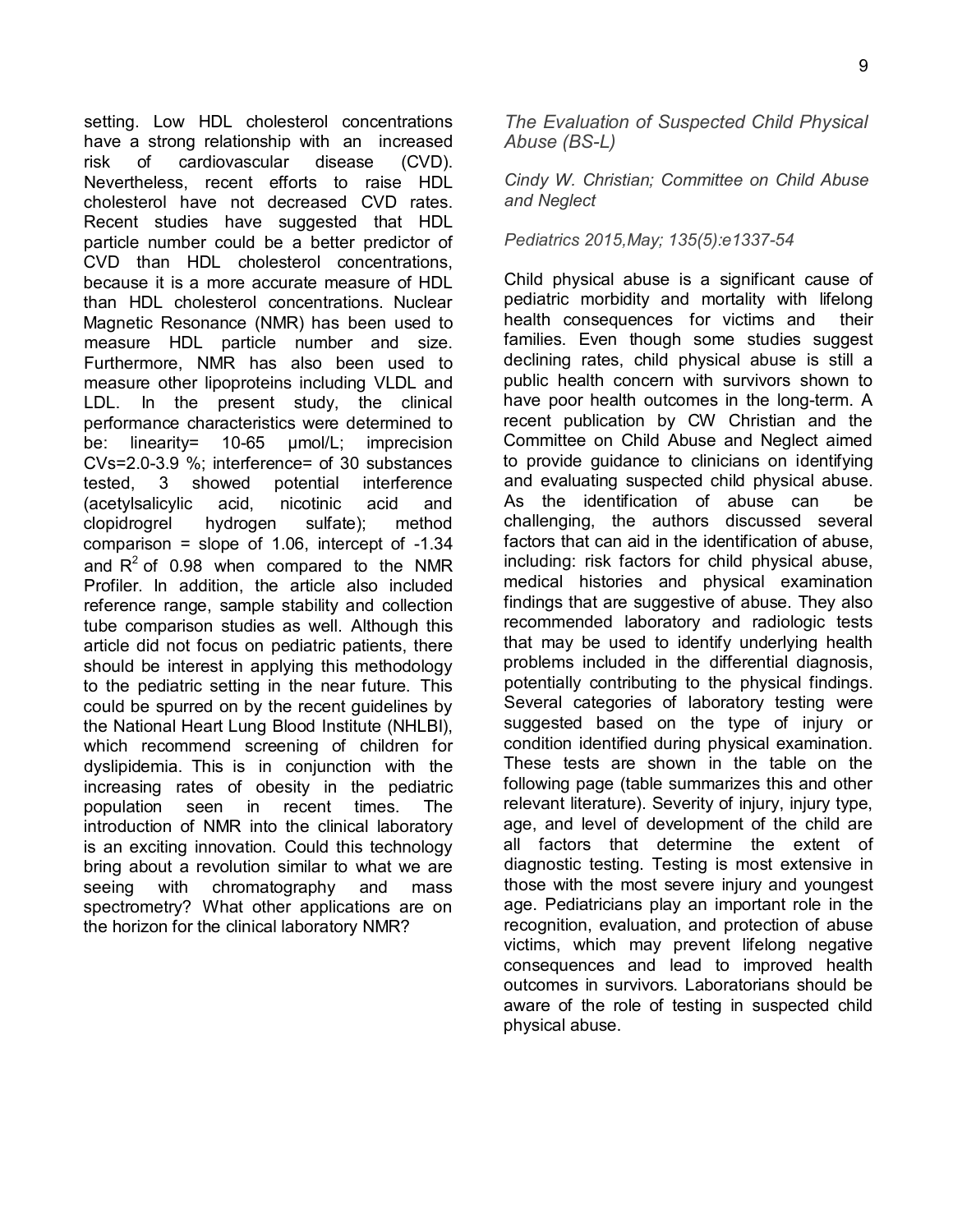Laboratory Tests That May Be Useful in the Assessment of Suspected Physical Abuse and Differential Diagnoses (*summary compiled from the literature, BS-L*):

| Type of<br>Injury at<br><b>Physical</b><br><b>Examination</b> | <b>Potential Underlying</b><br><b>Health Problems</b>                                                                                                                                                   | <b>Laboratory Testing</b>                                                                                                                           | <b>Comments</b>                                                                                                                                                                                                                                |
|---------------------------------------------------------------|---------------------------------------------------------------------------------------------------------------------------------------------------------------------------------------------------------|-----------------------------------------------------------------------------------------------------------------------------------------------------|------------------------------------------------------------------------------------------------------------------------------------------------------------------------------------------------------------------------------------------------|
| Fractures                                                     | Bone-mineralization defect                                                                                                                                                                              | · Calcium, phosphorus, alkaline<br>phosphatase, 25-<br>hydroxyvitamin D, PTH                                                                        | · Evaluation of bone health<br>could help rule out or identify<br>bone disease such as rickets                                                                                                                                                 |
|                                                               | Genetic bone disease                                                                                                                                                                                    | Skin biopsy for fibroblast<br>culture and/or venous blood for<br>DNA analysis                                                                       | Evaluation could help rule out<br>or identify genetic bone<br>disease such as osteogenesis<br>imperfecta                                                                                                                                       |
|                                                               | Scurvy or copper<br>deficiency                                                                                                                                                                          | Serum copper, vitamin C,<br>ceruloplasmin                                                                                                           | It is essential to rule out scurvy<br>in at risk children as the<br>associated bone pathology<br>could potentially be confused<br>with physical child abuse                                                                                    |
| <b>Bruises</b>                                                | <b>Bleeding disorder</b>                                                                                                                                                                                | CBC, platelets, PT, INR, aPTT,<br>VWF antigen, VWF activity<br>(ristocetin cofactor), factor VIII<br>level, factor IX level                         | Helpful in ruling out a bleeding<br>disorder as the reason for<br>bruising, especially if<br>suspected from the family<br>history or physical examination                                                                                      |
| Abdominal<br>trauma                                           |                                                                                                                                                                                                         | Aspartate aminotransferase<br>(AST), alanine<br>aminotransferase (ALT)                                                                              | Useful in evaluation of liver<br>injury                                                                                                                                                                                                        |
|                                                               |                                                                                                                                                                                                         | Amylase, lipase                                                                                                                                     | Useful in evaluation of<br>pancreatic injury                                                                                                                                                                                                   |
|                                                               |                                                                                                                                                                                                         | • Urinalysis                                                                                                                                        | · Useful in evaluation of urinary<br>tract injury                                                                                                                                                                                              |
| Head trauma                                                   | · Glutaric aciduria, type 1<br>(GA1): macrocranium,<br>subdural hematoma,<br>sparse intraretinal and<br>preretinal<br>hemorrhages,<br>frontotemporal atrophy<br>• Hemorrhagic<br>disease of the newborn | CBC, platelets, PT/INR/aPTT;<br>factor VIII level, factor IX level,<br>fibrinogen, d-dimer<br>· Urine organic acids - screen for<br>GA <sub>1</sub> | <b>Subdural and retinal</b><br>hemorrhages, which in the<br>right context are suggestive of<br>non-accidental injury could<br>sometimes occur in GA1<br>patients. Ruling out GA1 could<br>help prevent misdiagnosis of<br>abuse in such cases. |
| Cardiac injury                                                |                                                                                                                                                                                                         | Troponin, creatine kinase with<br>muscle and brain subunits                                                                                         | Useful in the determination of<br>cardiac injury                                                                                                                                                                                               |